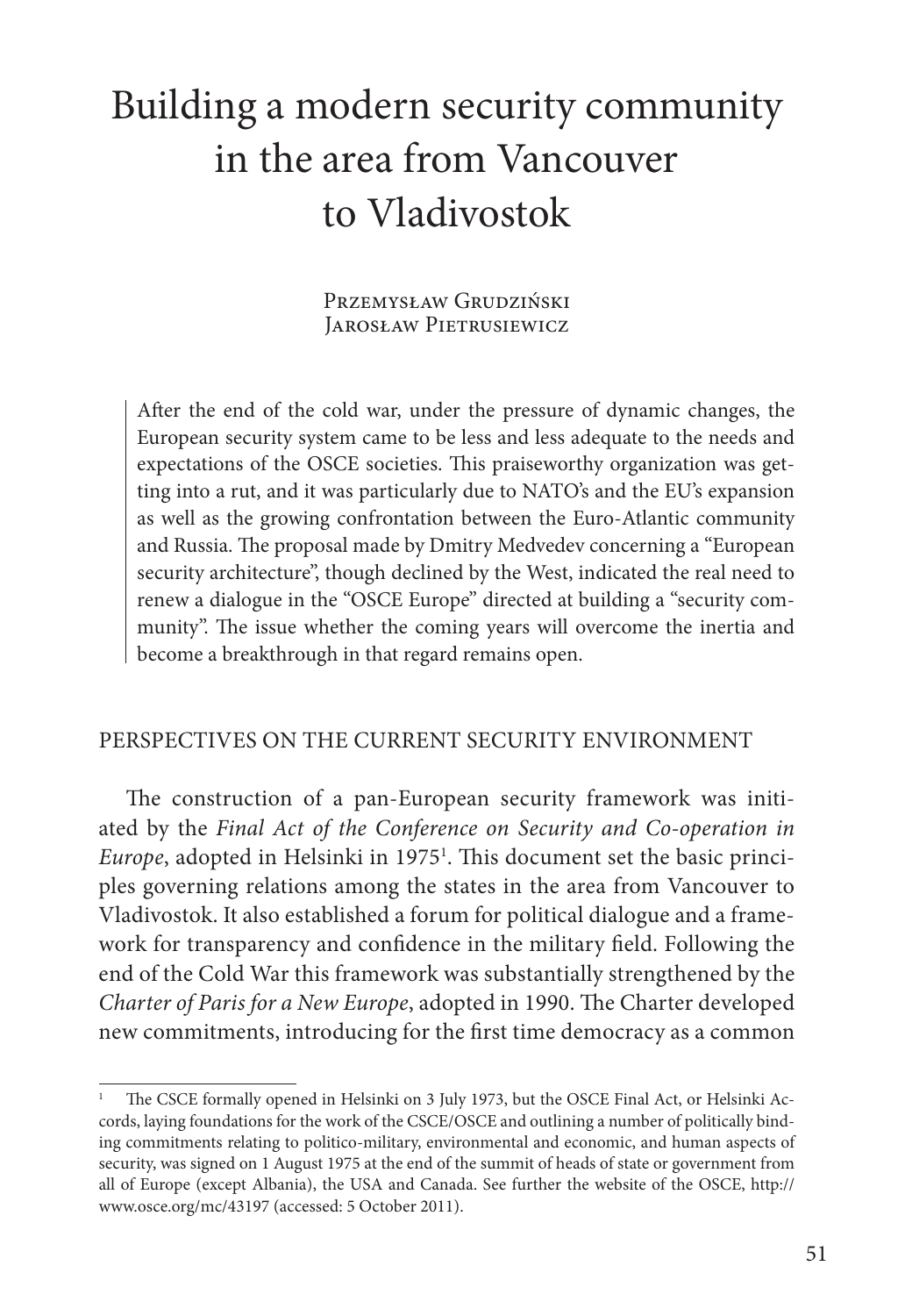denominator for governance in the region. At the same time, a number of states agreed upon the *Treaty on Conventional Armed Forces in Europe* (CFE), which initiated the process of a modern arms control regime in the region.

This security framework was further enhanced with the adoption of new commitments, including the *Code of Conduct on Politico-Military Aspects of Security* in 1994 and the *Charter for European Security* in 1999. It played an invaluable role in facilitating profound changes in Europe that started in 1989.

After the Cold War and the disappearance of the bi-polar world, the states in the region decided to start a construction of a new security system. A system that would ensure peaceful co-existence among all Organization for Security and Co-operation in Europe (OSCE) 56 participating states in accordance with the principles of international law and in the spirit of the Helsinki process, and would be rooted in freely accepted commitments. As a result, large-scale military conflicts were eradicated, the arms race was stopped, armaments were substantially reduced, co-operation and interdependence among the states in the region was strengthened.

Furthermore, the paradigm of two hostile blocks was replaced with a conviction of a need for a dialogue on common security. The states participating in this system agreed to allow each other capacity to monitor internal developments and verify compliance with their respective commitments. All this is an indication of how willing they have been to achieve and advance their shared goal: the creation of a common security space, without divisions, based on shared values and the observance of jointly agreed standards.

A very important part of this process was the evolution of other international organizations and institutions in the region, particularly the NATO (North Atlantic Treaty Organisation) and the EU (European Union), which included their enlargement and the creation of frameworks promoting their close interaction on security-related issues with non-member states.

However, over the last few years, the European security system has proved to be less adequate to the current security environment. Divisions still exist among the states in the region. The arms control regime has weakened. The use of force in inter-state relations has ceased to be a taboo. And the spectre of provincialism, populism and nationalism are again on the rise. This has led to a decrease of confidence and trust among the states in the region. New challenges have arisen as well, including the need for the governments to ensure a relatively prosperous future for their highly expectant populations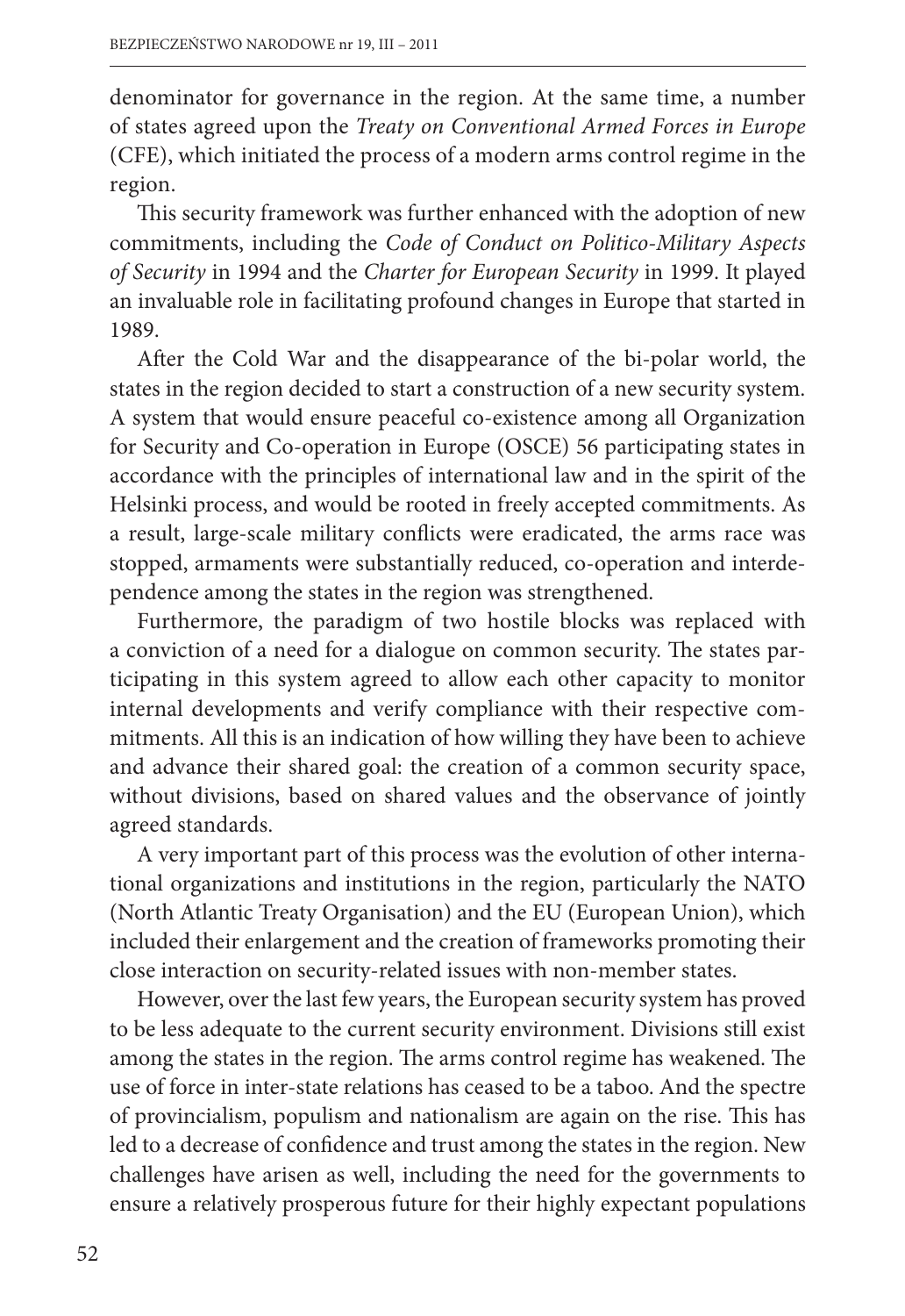in the context of an increasingly competitive environment with shrinking energy resources.

The most painful reminders of how far Europe is from realising the vision of a united, prosperous and peaceful common space are: continued instability in Georgia and the Western Balkans; the protracted Transnistrian and Nagorno-Karabakh conflicts; the fundamental deterioration of armscontrol and confidence- and security- building measures regimes; the use of energy resources for political gains and finally the erosion of the system safeguarding the implementation of democratic values and human rights across the entire continent.

As many institutional actors are intimately involved in the promotion of security in Europe, it is also regrettable that over the last two decades it has not been possible to break through all the institutional barriers and ensure their pragmatic, non-hierarchical and seamless interaction on issues of common interest. Various attempts were made to address the latter problem, including the adoption of the Platform for Co-operative Security by the 1999 OSCE Summit in Istanbul. Its main purpose was to strengthen the mutually reinforcing nature of the relationship between those organizations and institutions concerned with the promotion of comprehensive security, thereby making better use of the international community's resources.

Nevertheless, it proved very difficult to identify practical arrangements for ensuring synergy among the major institutional players. In the case of the international community's activities in response to the Albanian crisis in late 1990s, a very good and pragmatic interaction among all the organizations and institutions involved was established. At the same time, there are numerous examples of unnecessary competition among international actors involved in a specific geographic area or working on a specific cross-regional issue.

Another problem that came to the fore in the last few years is that the security arrangements adopted at the beginning of the 1990s did not foresee better mechanisms for integrating the Russian perspective into a pan-European security system. The Western powers, reassured by their victory in the Cold War, decided to base their activities on the belief in supremacy of the liberal democracy model. They assumed that all the others should adjust their perspectives and action to be in line with a Western vision of European security. This contributed to a lack of trust and a considerable disconnect between the West and Russia. The latter would have mostly preferred to sit out certain processes and separate the realization of its own interests from the issue of solving various difficult regional problems, which remain the priority of the West.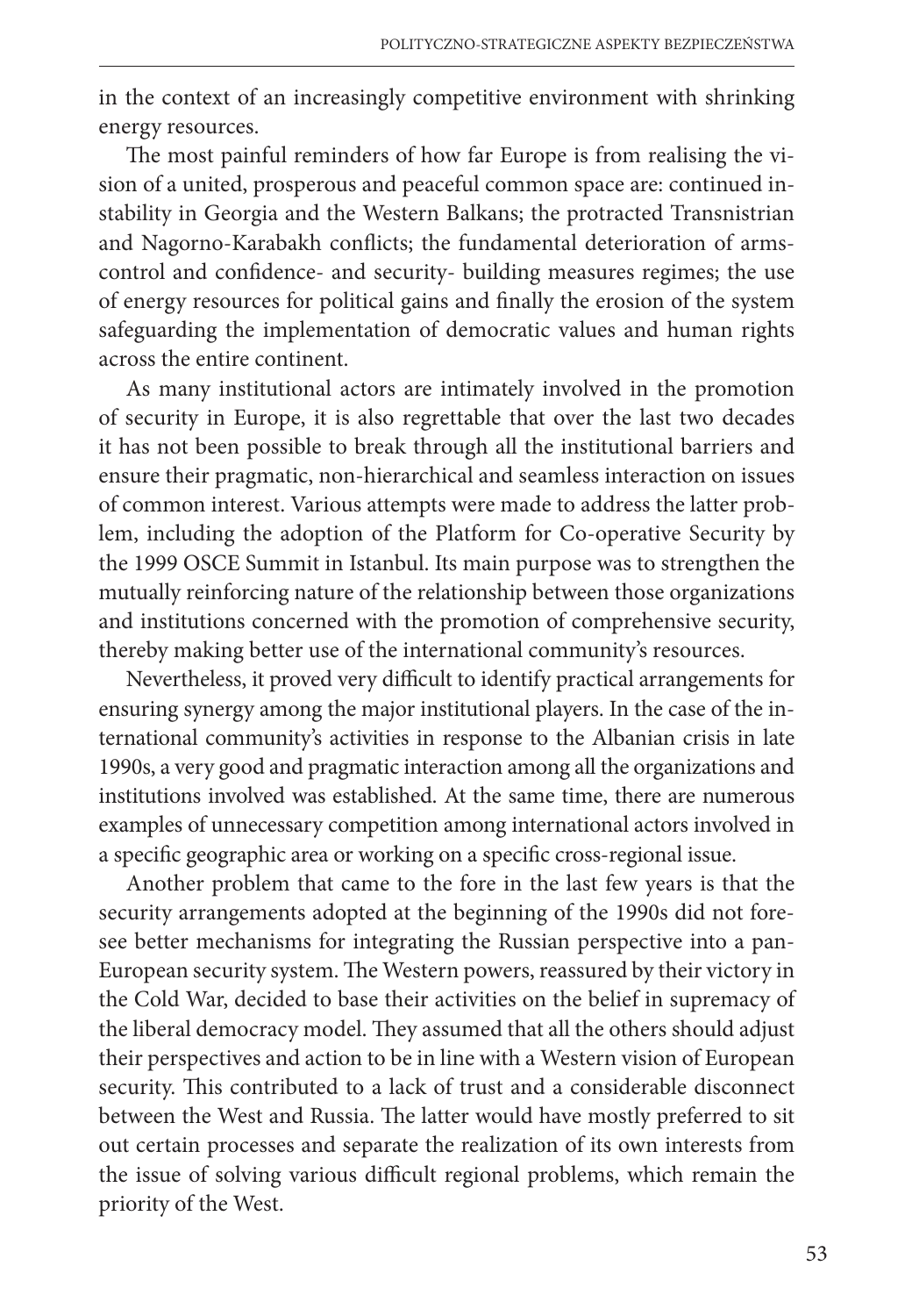# MOST RECENT DEVELOPMENTS RELATED TO THE EUROPEAN SECURITY DIALOGUE

Although the signs of serious problems have accumulated in the preceding period, including in relation to the way the Kosovo issue has been handled, it was not until August 2008 that the European security system crisis could not be ignored any longer. The fact that two of the European states – Russia and Georgia – entered into an open armed conflict was a real test for the entire European security system. And the results of this test were far from encouraging. The existing arrangements, particularly those created in the framework of the European institutions, proved insufficient to adequately react to the signs of the upcoming crisis, and when the conflict broke out the response was weak at best.

This gave the European leaders a strong impulse to look for new solutions. Realising multiple challenges to security, 56 participating states of the region decided to improve the framework of their common security by transforming it into a "security community" that should ensure:

- the unity between the Euro-Atlantic and Eurasian regions;
- the link between "hard" and "soft" security;
- compatibility between the indivisibility of security and the existence of security alliances.

An important element in this process was the proposal by the Russian President Dmitry Medvedev to adopt a legally-binding *European Security Treaty2* . Although originally presented in June 2008 in Berlin, this proposal was re-launched by President Medvedev in the presence of the French President Nicolas Sarkozy already after the war in Georgia at the Evian conference in October the same year<sup>3</sup>.

The Medvedev's proposal was an expression of Russia's dissatisfaction with the shape of the European security system which evolved in the last two decades when Russia's influence was far smaller than during the Soviet period. From the substantive perspective, it was an attempt to draw the line under the volatile period following the collapse of the Soviet Union and to

<sup>2</sup> *Выступление на встрече с представителями политических, парламентских и общественных кругов Германии*, http://kremlin.ru/transcripts/320 (accessed: 5 October 2011).

The final text of the proposal was posted on the Kremlin's website (http://eng.kremlin.ru/news/275 – accessed: 5 October 2011) on 29 November 2009. Since the presentation of the initial idea in 2008, its major elements were introduced for discussion by the Russian representatives in various international contexts, including the OSCE. Prior to its publication President Medvedev sent the draft to a number of heads of state, as well as to NATO, the EU, the CSTO, the CIS and the OSCE, with a request for comments.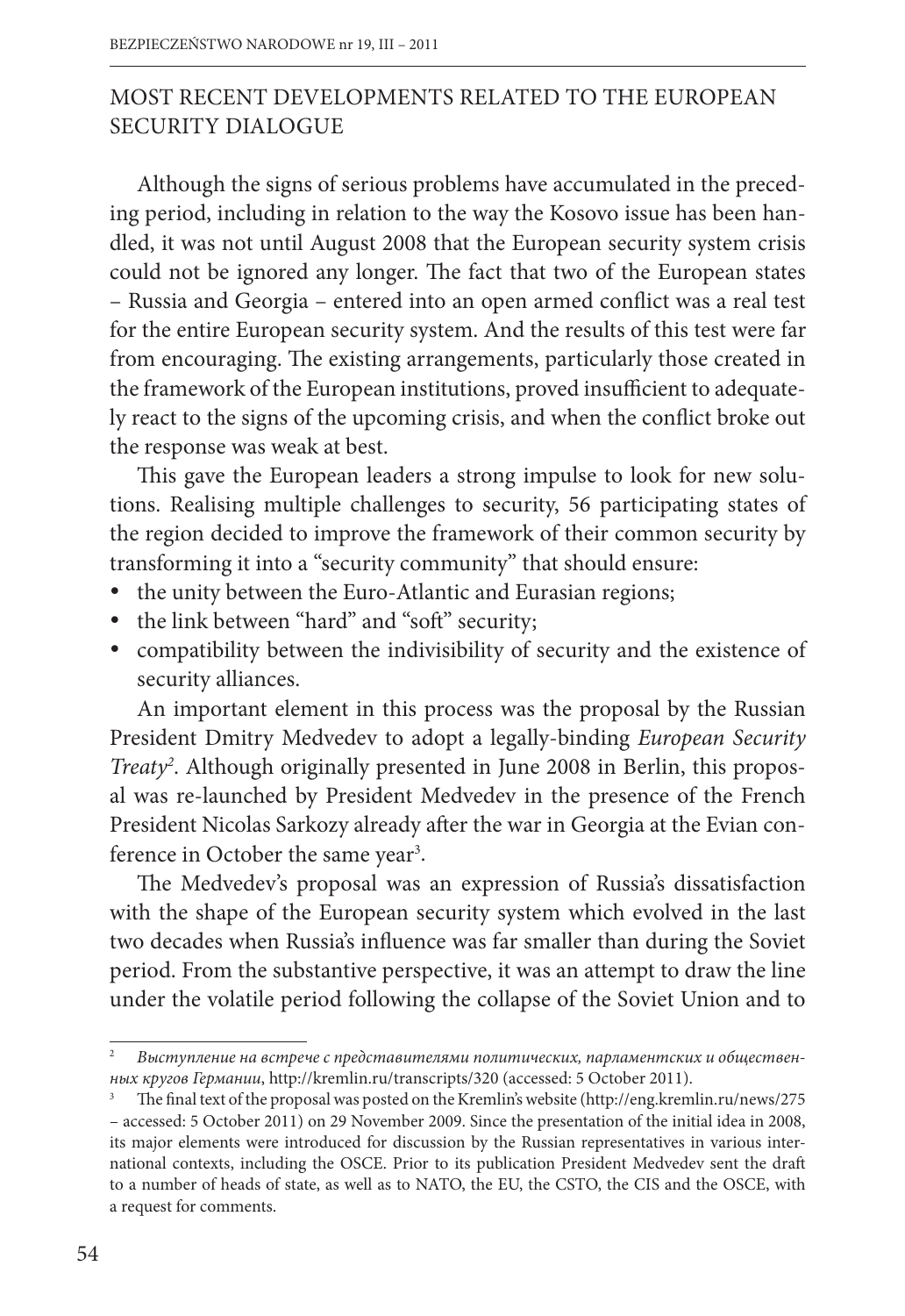establish new formats, allowing Russia to exercise a stronger influence on the most topical security issues, including arms control and missile defence, enlargement of military alliances, and conflict management activities.

An interesting interpretation of reasons for developing this proposal was offered by Dmitry Suslov of the Moscow's Council on Foreign Relations at the expert meeting on European Security Dialogue that took place on 8 May 2009 in Vienna4 . He said that one of Russia's principal sources of grievance and one of the main factors of instability in the current security structure was the fact that Moscow was left out of matters regarding the new pan-European security order. This was not a problem as long as Russia was weak and the West thought that Moscow had to accept the circumstances as they were. But now, Russia has become stronger and is not willing to accept this situation any longer. D. Suslov also stressed that institutions dealing with the European security became inefficient, in particular in the wake of several events, out of which the most evident example is the war in Georgia in 2008.

In response to President Medvedev's initiative, the channel for dialogue on this subject opened within the OSCE. These discussions came to be known as the "*Corfu Process*" (and in 2011 continue as *"V to V dialogue"*). A similar channel for interaction was also created within NATO. In the light of the initiative taken by German Chancellor Angela Merkel, it seems to be a question of time for the EU to initiate a platform of its own for similar discussions on security issues with Russia.

Efforts occurring within international organizations and institutions have been complemented by initiatives taken by specific states. Suffice it to mention in this context the "reset" policy of the United States or various bilateral and trilateral projects developed by France, Germany and Poland.

As to the dialogue within the "*Corfu Process*", the Kazakh chairmanship of the OSCE stated in the 2010 Interim Report, summarizing proposals put forward by OSCE participating states, that this "*has been grounded in the principles of equality, partnership, co-operation, inclusiveness and transparency. It has sought to address disagreements openly, honestly and in an unbiased manner, acknowledging diversities and concerns, in a spirit of mutual respect and understanding*".

The meeting was organized by the Austrian Foreign Ministry. Its goal was to give the dialogue on European security a targeted impulse. It brought together officials and academics from the OSCE participating states. Discussions focused on the principle of indivisibility of security, current security challenges in the OSCE area and ways to strengthen existing instruments and institutions. See also *Expert meeting focuses on OSCE role in advancing European security dialogue*, http://www.osce.org/ cio/50900, Press Release of the OSCE of 8 May 2009.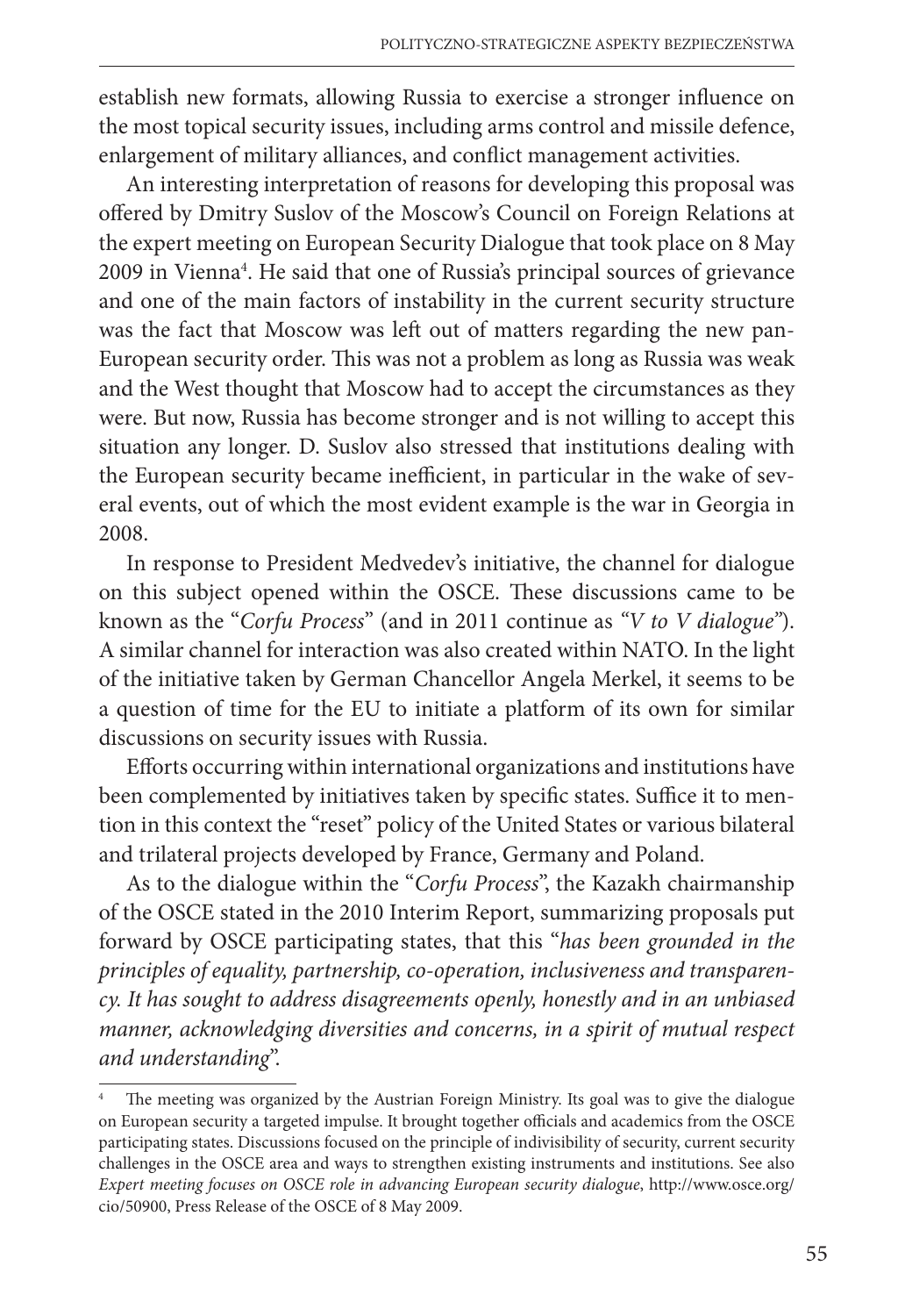This dialogue focused on the following ten main issues:

- Implementation of all OSCE norms, principles and commitments;
- Role of the OSCE in early warning, conflict prevention and resolution, crisis management and post-conflict rehabilitation;
- Role of the arms control and confidence- and security-building regimes in building trust in the evolving security environment;
- Transnational and multidimensional threats and challenges;
- Economic and environmental challenges;
- Human rights and fundamental freedoms, as well as democracy and the rule of law;
- Enhancing the OSCE's effectiveness;
- Interaction with other organizations and institutions on the basis of the 1999 Platform for Co-operative Security;
- Cross-dimensional approach to security;
- General questions of Euro-Atlantic security.

The level of engagement of the participating states in discussions on each of the above-mentioned topics was very high. Numerous proposals and food-for-thought papers were developed. The importance of this process should not be underestimated. Even though it did not produce many tangible results, it marked a real change in the way the participating states interact on issues related to the European security. For the first time in many years, the OSCE states began to analyse in a constructive way the most topical issues of their common security. They talked openly about their grievances and expectations and started working together to generate new ideas. As a result, the general perception was that the level of mutual confidence started to grow and thus the stage was set for a more constructive phase in the dialogue on European security.

This new positive climate started bearing fruit already in 2010. In particular, it was possible to agree on holding the OSCE summit in Astana  $(1-2$  December 2010), the first meeting of the OSCE heads of state or government in more than a decade. Of course, concerns were expressed both in the course of preparations for and at the Summit that a meeting at this level was premature and a more significant progress within the European security debate ought to be made first. Still, although the results of the Summit fell short of expectations expressed by many states, without this meeting it would have been even more difficult to overcome the deadlock and initiate the process of restructuring the security system in the area from Vancouver to Vladivostok.

The other two high-level meetings that took place shortly before the Astana summit – that of the leaders of France, Germany and Russia in Deauville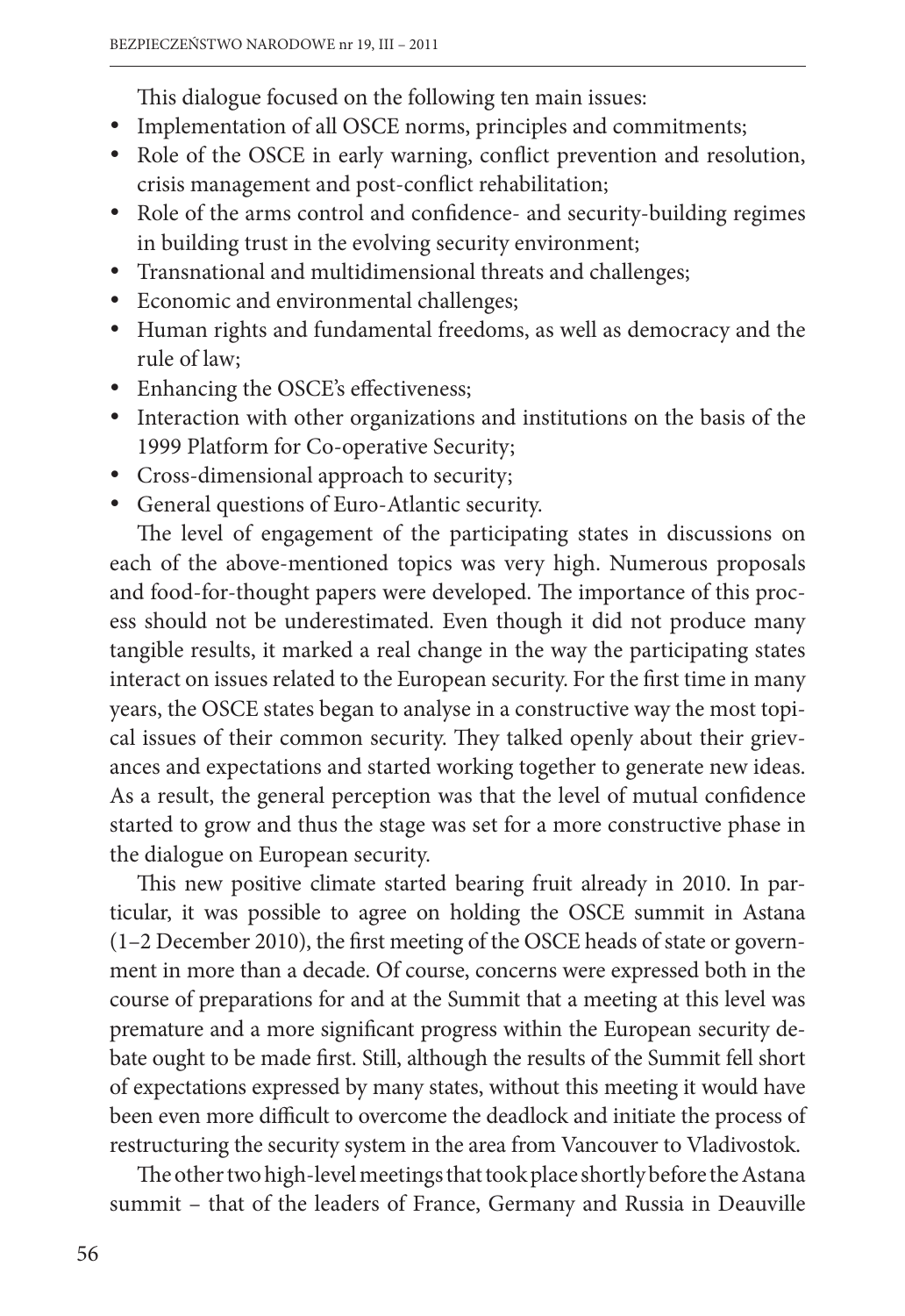(18–19 October 2010)<sup>5</sup> and the NATO Summit in Lisbon (19–20 November  $2010$ ) – also benefited from the improved climate which led to very promising results as far as the future of European security is concerned. There are various common features characterizing the outcomes of all three summits. Firstly, they formulated an ambitious vision of the future, based on the idea of a common security space. Secondly, they identified concrete priorities for action, among which the prevention and settlement of conflicts, restoration of a viable arms control regime and the fight against transnational threats to security feature prominently. Lastly, they reconfirmed the basic principles and commitments in which the European security is grounded.

Moreover, the Astana Declaration<sup>6</sup> defines the major threats to the security of the OSCE states. In this context it refers in particular to a need to achieve greater unity of purpose and action in facing transnational threats. It also points to the inextricable link between the participating states' security and that of adjacent areas by, *inter alia*, calling for effective international efforts to promote stable, independent, prosperous and democratic Afghanistan. Finally, the Astana Declaration defines the major elements of the vision of a future security community in the area from Vancouver to Vladivostok.

## VISION OF EURO-ATLANTIC AND EURASIAN SECURITY COMMUNITY

The idea of a "security community" was launched in the 1950s by Karl W. Deutsch and a group of other scholars. According to the definition they offered, a "security community is one in which there is real assurance that the *members of that community will not fight each other physically, but will settle their disputes in some other way*"7 . "Security community" was also referred to by them as "*a group of people which has become 'integrated'*", i.e. they attained "*within a territory, a sense of community and of institutions and practices* 

<sup>5</sup> See further the *"Statement for the France-Germany-Russia summit in Deauville"* at the website of the German Federal Government, http://www.bundesregierung.de/nsc\_true/Content/ DE/\_Anlagen/2010/2010-10-19-erklaerung-gipfeltreffen-deauville-eng,property=publicationFile. pdf/2010-10-19-erklaerung-gipfeltreffen-deauville-eng (accessed: 12 October 2011).

See further the OSCE website (http://summit2010.osce.org/sites/default/files/documents/444.pdf)

K.W. Deutsch, S.A. Burrell, R.A. Kann, M. Lee, Jr., M. Lichterman, R.E. Lindgren, F.L. Loewenheim, R.W. Van Wagenen, *Political Community and the North Atlantic Area*, Princeton, 1957, p. 5.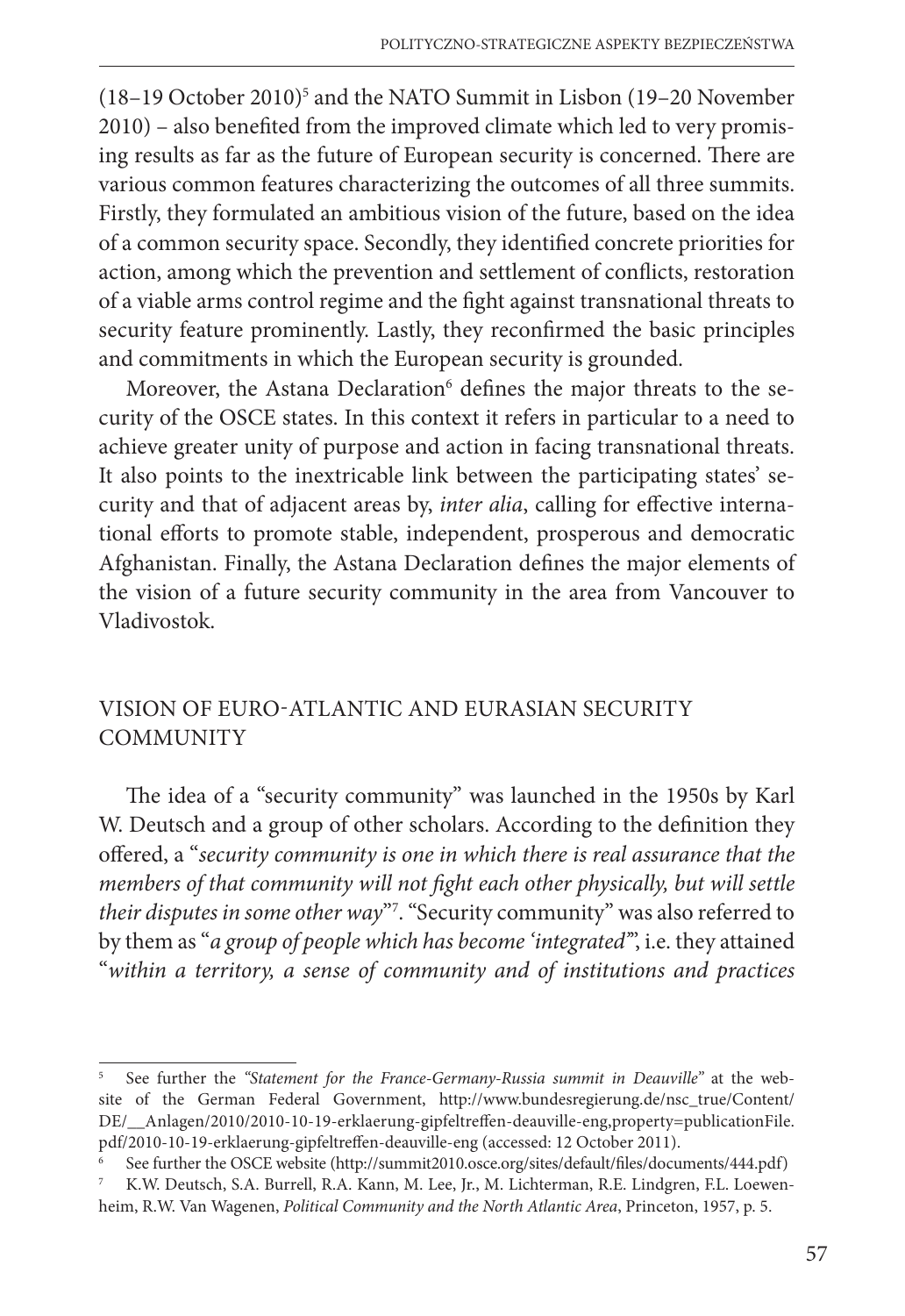*strong enough and widespread enough to assure, for a 'long' time, dependable expectations of 'peaceful change' among its population*"8 .

Building on these ideas a group of ambassadors within the OSCE, particularly those representing the EU member states, began to develop a vision of a possible common space involving all the states between Vancouver and Vladivostok, where the use of force would be unthinkable and common interest would prevail. Very quickly this vision gained ground and became a linchpin of the entire "Corfu Process". This is not to say that it was generally accepted by each and every State, as some, particularly those affected by regional conflicts, were rather sceptical, to say the least. But all were ready to engage in a constructive work on the basis of this vision.

As a result, the idea of moving towards a "security community" received overwhelming support from ministers of foreign affairs of the OSCE participating states during their informal meeting in July 2010 in Almaty, and later became the central element of the *Astana Summit Declaration*. The Declaration stresses that "*a free, democratic, common and indivisible Euro-Atlantic and Eurasian security community should be rooted in agreed principles, shared commitments and common goals and should be aimed at meeting the challenges of the 21st century*". It also stipulates that the security community should be based "*on full adherence to common OSCE norms, principles and commitments across all three dimensions".* Furthermore*,* it *"should unite all OSCE participating states across the Euro-Atlantic and Eurasian region, free of dividing lines, conflicts, spheres of influence and zones with different levels of security".*

2011 should be the time to flesh out these ideas and proceed with concretising their meaning and finally to start designing the system that would correspond to the ambitious goals set in Astana. There is certainly no need to copy the existing security arrangements, particularly those developed by other institutional actors operating in the same geographic area. The strategic goal should be the construction of a more secure region in which the use of force and a hard-headed approach to international affairs decline while the *modus operandi* predominant in the North Atlantic region spreads throughout the entire area from Vancouver to Vladivostok.

The security community does not need to be institutionalised and certainly should not be a new organization or a permanent conference. Instead, it should be a platform for incremental regional integration, strengthening the trend towards co-operative security between nation states. Finally, it

<sup>8</sup> *Ibidem*, p. 5.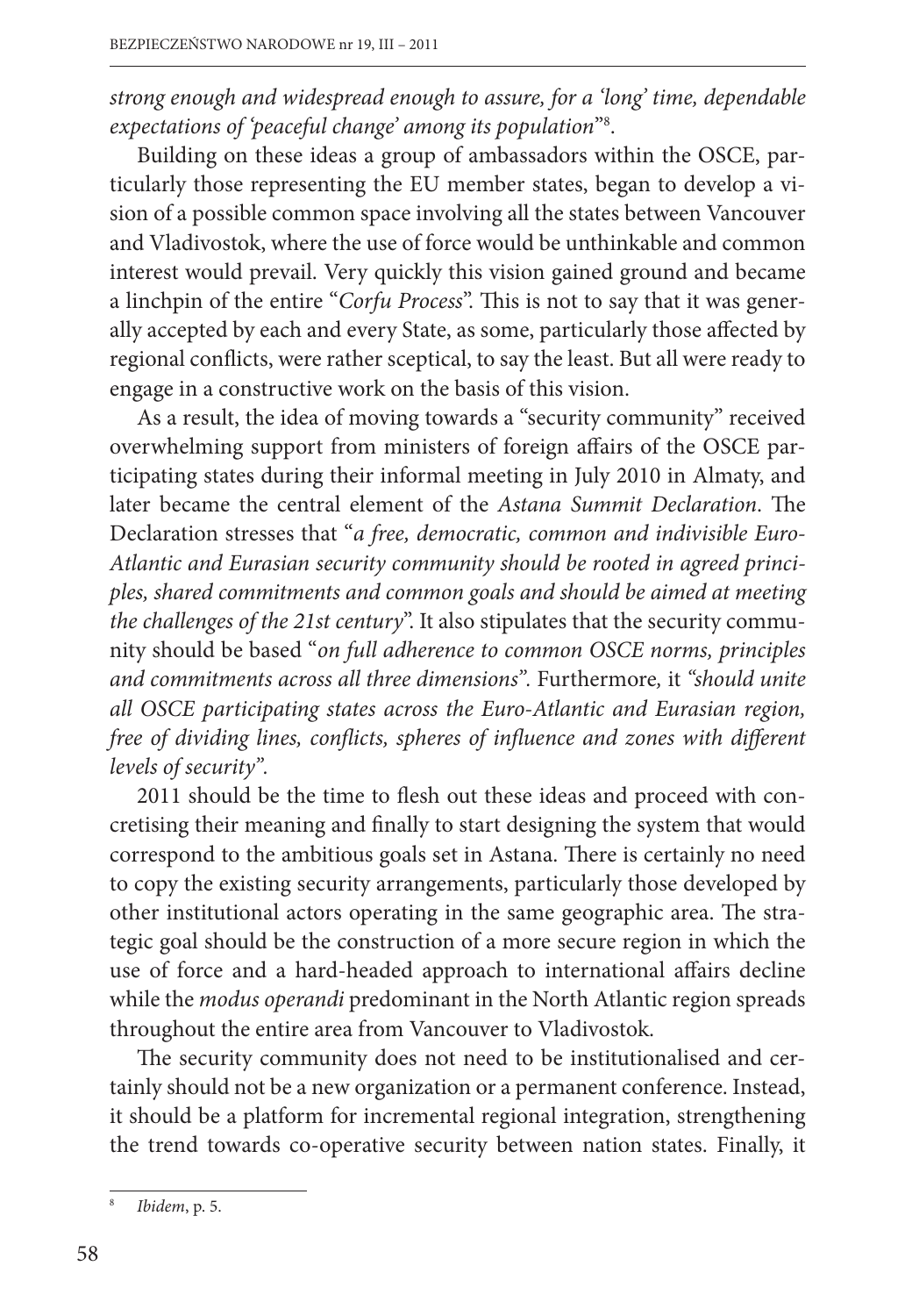should be grounded in a very clear framework for co-operation among various state and institutional actors.

The future security community should be of a cross-dimensional character and build on the comprehensive and co-operative concept of security developed in the framework of the OSCE. Its main constituent elements could be: a code of general principles; a robust treaty regulating conventional arms in Europe; updated measures to promote confidence and security in the military sphere; reinforced conflict management provisions; specific measures on co-operation in the field of environment and energy security; and the updated human-security element.

### IMPLEMENTING THE VISION

The *Astana Declaration* tasks the chairmanship with organizing a followup process taking into consideration ideas and proposals put forward by the participating states. It also formulates an expectation that a concrete action plan in this regard will be developed. Finally, it stipulates that the progress achieved will be reviewed at the next Ministerial meeting in December 2011.

There should be no doubts that building a security community in the Euro-Atlantic and Eurasian region is a multi-year project. Rapid progress on this issue can hardly be expected. The task to fulfil this very ambitious goal was formulated at the highest political level, but the recent events in the OSCE area, including continued infringements on human rights, serious violations of the rule of law and judicial independence as well as lack of progress on the settlement of regional conflicts, show how difficult and long this journey will be.

The momentum cannot be lost. Utmost caution will need to be exercised in planning further moves regarding the implementation of the security community vision. There is a need to focus on concrete objectives and proceed step-by-step. The first focus area could be the promotion of a closer interaction between Russia and the West on European security issues or, in other words, a framework for a full integration of Russia into the regional security system. If this does not occur, progress on the resolution of various regional crises and conflicts will hardly be possible and it will easily weaken Europe's attractiveness and effectiveness on the global stage.

The process can be enhanced by the application of a combination of measures of formal and informal character. At official level, the Lithuanian and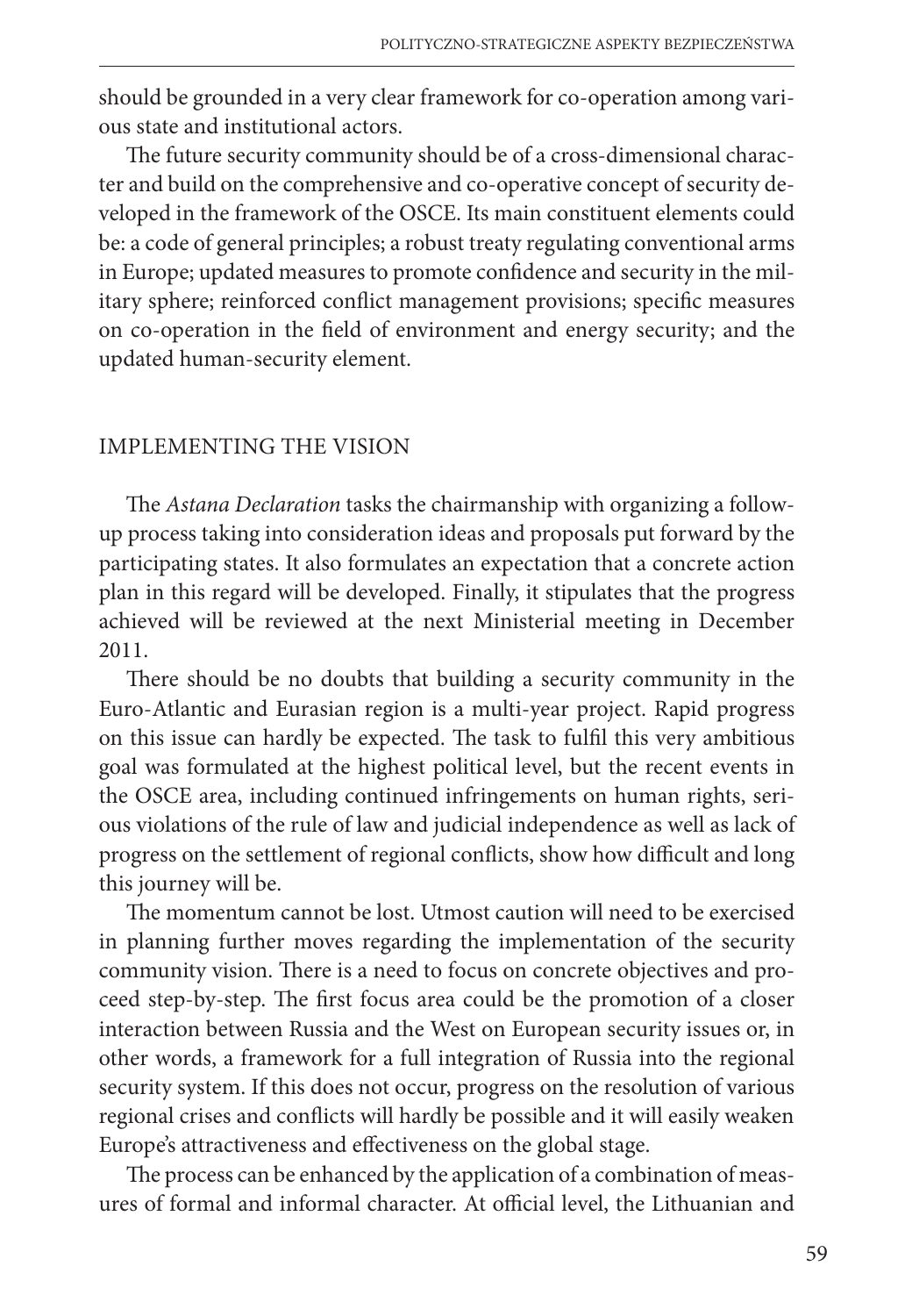the subsequent OSCE chairmanships will have a great role to play. They will have to organize a structured follow-up taking into consideration the wealth of proposals that were tabled in the course of the last year. The chairmanships will also have to develop a concrete action plan based on the document that was originally meant to be a part of the Astana Declaration, but it proved impossible to get it finalised before the Summit. The involvement of the Forum for Security Co-operation (FSC), which alongside with the Permanent Council (PC) is a decision-making body of the OSCE, will also be of crucial importance.

Other participating states can and indeed should support efforts of the OSCE and FSC chairmanships by ensuring constant impetus for focused discussions, providing intellectual inputs to the debate, and ensuring that channels for influx of new ideas from outside the OSCE community remain open.

Close interaction between the OSCE and the other main institutional actors dealing with issues of European security will be indispensable for the implementation of the vision contained in the Astana Declaration. Future meetings to review the implementation of commitments in all three dimensions of security, particularly in the Annual Security Review Conference (ASRC) framework could, among other things, focus on institutional and practical arrangements ensuring a non-hierarchical, pragmatic and goaloriented co-operation among the relevant actors during the work on fleshing out and implementing the concept of security community. To ensure success, a framework to facilitate a very active involvement of the relevant organizations and institutions should be identified.

A stronger involvement of the scientific community should be sought, particularly in specialized fields, such as arms control, confidence- and security-building measures and crisis management. Academics and experts could work on specific issues and feed the results of their activities into the security dialogue at the state level. This would, of course, require re-thinking of the ways states interact with academia and think-tanks and consequently creating an inter-linked framework for effective use of their know-how.

In particular, close co-operation links could be established with the Euro-Atlantic Security Initiative (EASI), which in its statement of 9 November 2010, collectively prepared by Sam Nunn, Wolfgang Ischinger, Igor Ivanov and Robert Legvold<sup>9</sup>, calls for the transformation of "*the great swath of states* 

<sup>9</sup> S. Nunn, *Why Euro-Atlantic unity matters to world order*, Carnegie Endowment for International Peace, http://carnegieendowment.org/2010/11/09/why-euro-atlantic-unity-matters-to-worldorder/5gn (accessed: 25 September 2011 r.).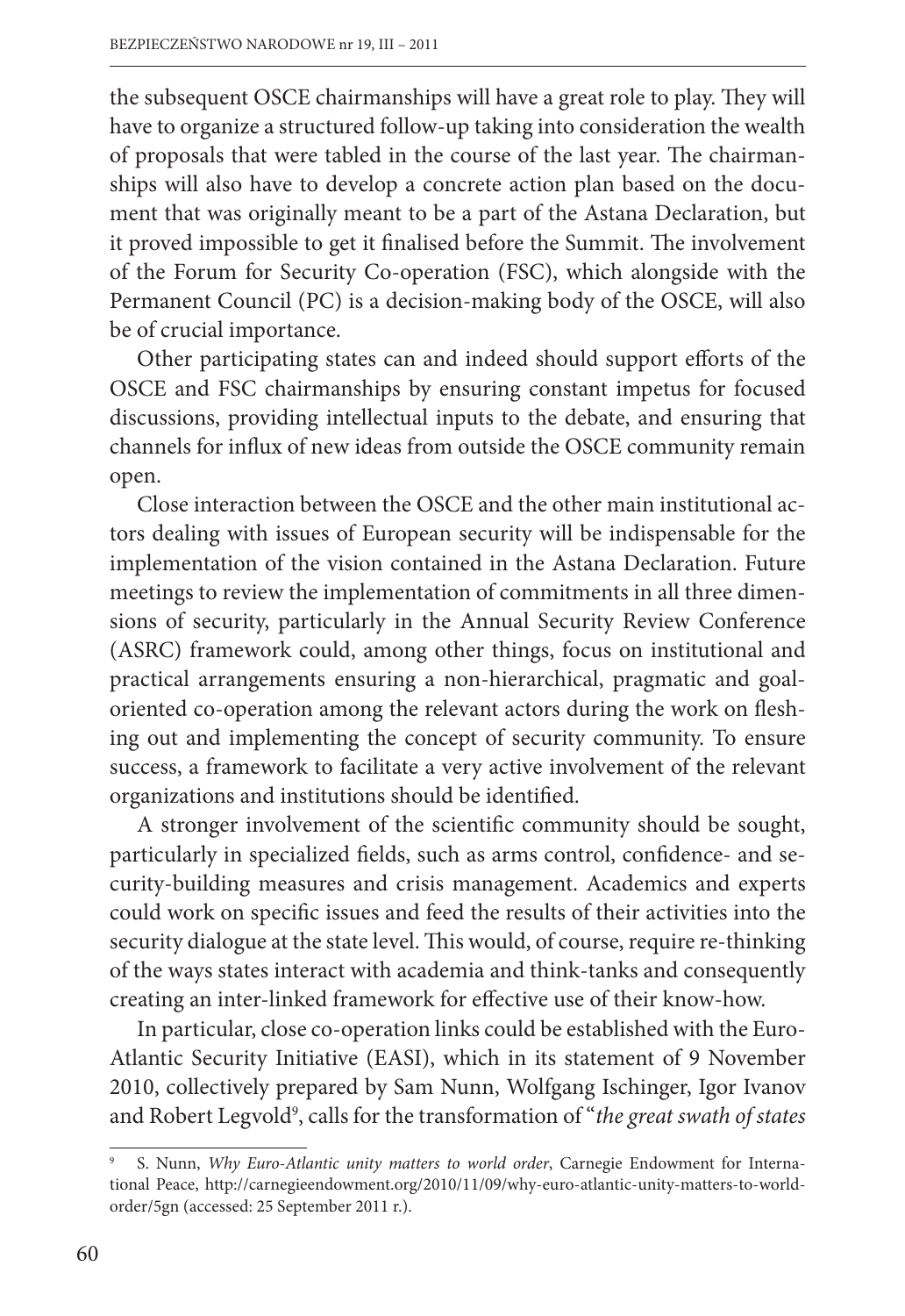*stretching from North America across Europe through Russia*" into "*a genuinely inclusive and vibrant security community*" and offers to provide specific suggestions on how to move this process forward.

Finally, linking debates on the implementation of the *Astana Summit Declaration* with the discussions within the framework of the Munich Conference on Security Policy could also be considered.

#### CONCLUDING REMARKS

As stated by the President of the European Council, Herman Van Rompuy, in his address to the Astana Summit, "*the OSCE is a symbol of both continuity and change*". Over more than three decades the OSCE has been able to develop the body of commitments shaping the security landscape in the area from Vancouver to Vladivostok. In all likelihood these commitments will remain equally important and relevant in the foreseeable future. At the same time, the Organization has a proven record of being able to reinvent itself or, in other words, to adapt its *modus operandi* to the constantly changing security requirements.

The biggest change in this respect occurred at the end of the Cold War, when the then CSCE transformed itself from a forum for political dialogue into a multi-functional structure with very strong operational capacities. A very good illustration of this profound change is the fact that today the lion's share of the Organization's activities takes place in the field. Furthermore, the OSCE has a truly inclusive character and has the status of a regional arrangement under Chapter VIII of the United Nations Charter.

These qualities are decisive in making the OSCE a proper framework for the continuation of the mainstream pan-European dialogue, with the aim of finding a response to the qualitatively changed security environment. At the same time, this dialogue can be successful only if all the other relevant institutional actors are actively engaged as equal partners.

Karl W. Deutsch wrote that "*the search for integrated political communities that command both peace and power, and that entail a good deal of amalgamation, is likely to continue until it succeeds*".*<sup>10</sup>* He believed that his idea would be realised by the end of the  $20<sup>th</sup>$  century. The reality proved to be more complicated. As was stated before, building a security community will not be a rapid, trouble-free process. But there is hardly any alternative.

<sup>&</sup>lt;sup>10</sup> K.W. Deutsch, *The Analysis of International Relations*, Englewood Cliffs, N.J., Prentice-Hall, 1968, p. 47.